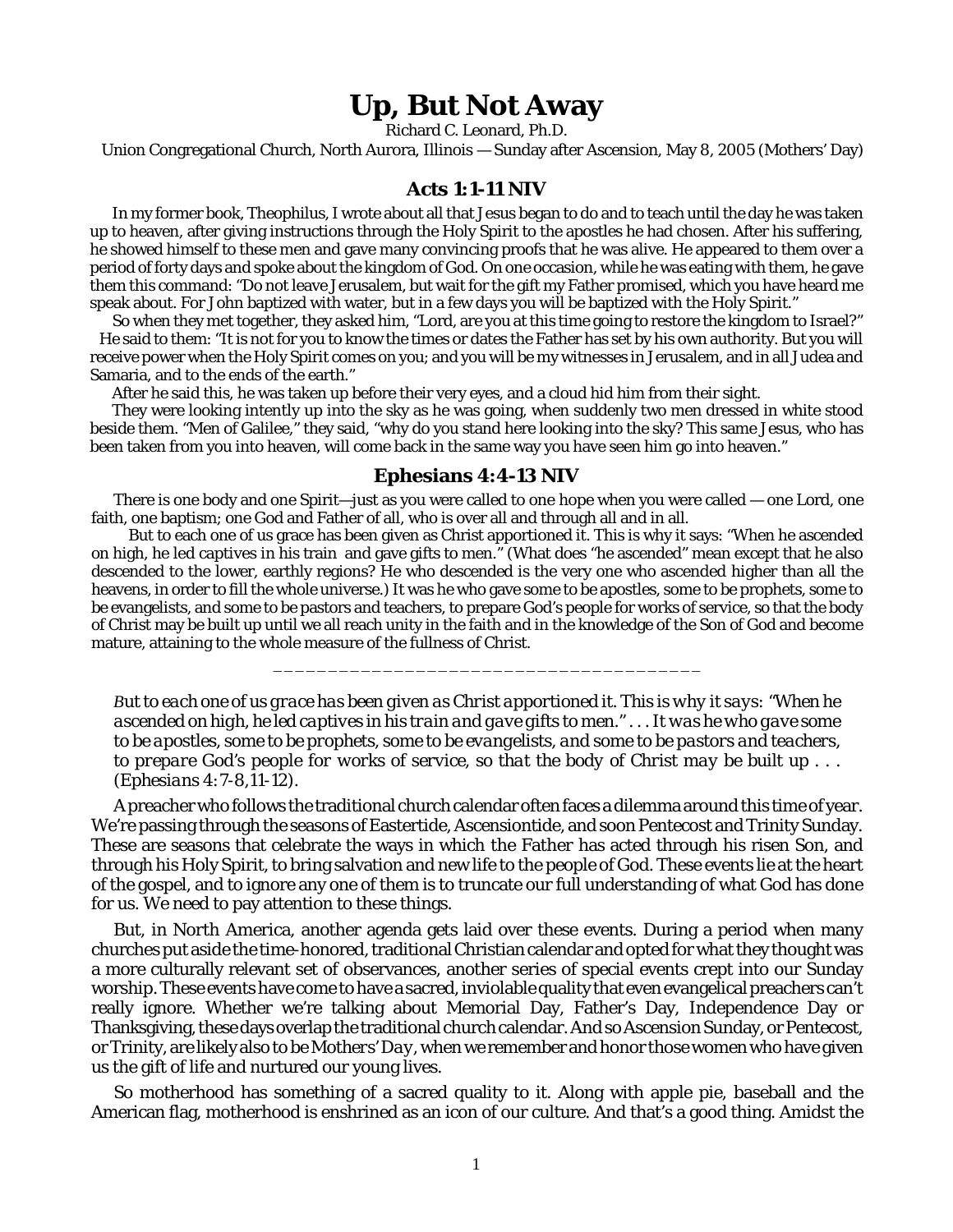ravages of the abortion holocaust, which has engulfed us in what Pope John Paul II called "a culture of death," it's beneficial to take a day to celebrate motherhood, and to remember those women who have joyfully taken on the wonderful honor of giving life to a new member of the human family. Childbearing comes at a cost, a price no man ever has to pay, a price of inconvenience and discomfort and pain that no man can really understand — and today we think of women in our own congregation who have been through, or are now passing through, that kind of travail that only an expectant mother can know.

 If we were going to speak only of motherhood today, we would take time to lift up some examples of mothers in the Bible, women through whom the Lord acted to further his plan for history and the salvation of his people. We would speak of Sarah, who though past the age of childbearing, gave birth to Isaac, the son through whom the Lord would fulfill his promise to Abraham of a multitude of descendents. We would think of Jochebed, mother of Moses, who hid her baby in a basket so that his life would be preserved as a member of Pharaoh's household. We would tell of Naomi, who made a home for her daughter-in-law even as both grieved the loss of their husbands, and of Ruth who took Naomi's advice and became, through her son Obed, an ancestress of the Christ. We would mention Deborah, who "arose as a mother in Israel" and spurred her people on to defeat their enemies. We would tell of Hannah, who pled with the Lord for a son, then gave him back to God to become the great prophet Samuel. We would speak of Mary, who said, "Behold the handmaid of the Lord; be it unto me according to thy word" — Mary, who like Hannah rejoiced and said, "My soul magnifies the Lord, and my spirit rejoices in God my Savior." We would mention the unnamed mother of Rufus, whom the apostle Paul thought of as his own mother. We might even speak of some biblical mothers who made a misstep or two, and yet God used them. Eve yielded to the tempter's enticement but still became the "mother of all living," which is the meaning of her name. Bathsheba fell into sin with King David, lost her first child, yet became the mother of Solomon and another ancestress of the Christ. Sarah, herself, laughed at the Lord's promise, yet the Lord didn't abandon her as the instrument of his purpose. The list goes on. From these mothers mentioned in Holy Scripture we would learn lessons in humility, prudence, bravery, determination, unselfishness, and devotion to God.

But, today is not only Mother's Day but also the Sunday after Ascension. Ascension Day was Thursday, the fortieth day after Easter. It celebrates that time when, after his resurrection, Jesus appeared one last time to his disciples and commissioned them to take the gospel to the world. "You will receive power when the Holy Spirit comes on you," he told them. "And you will be my witnesses in Jerusalem, and in all Judea and Samaria, and to the ends of the earth." Then, as the disciples stood by in awe-struck wonder, Jesus was taken up into heaven, veiled in a cloud of glory, and two messengers in white appeared. "Men of Galilee," they said, "don't just stand here looking up into the sky! Jesus will come back to you, just as you've seen him go." The disciples must then have remembered what Jesus had told them during their last meal together: "I will not leave you desolate; I will come to you" (John 14:18). They must have remembered what Jesus had said to them after he was raised from the dead: "I am with you always, to the close of the age" (Matthew 28:20). In the Ascension, Jesus was *taken up* from his followers, but he wasn't *taken away.* Through his Holy Spirit, he's with us always.

What does the account of the Ascension of Christ in the Book of Acts tell us? It's one of the Bible's ways of proclaiming the sovereignty of Christ — his enthronement as King of kings and Lord of lords. Other parts of the Bible say the same thing in different ways. In the Revelation to John, we meet Jesus as "one like a son of man, clothed with a long robe," who declares, "Fear not, I am the first and the last, and the living one; I died, and behold I am alive for evermore" (Revelation 1:13, 17-18). Later we see him reigning with his Father in the new Jerusalem, "the Lord God the Almighty and the Lamb" (Revelation 21:22). The apostle Paul says of Christ that "God has highly exalted him and bestowed on him the name which is above every name, that at the name of Jesus every knee should bow . . . and every tongue confess that Jesus Christ is Lord, to the glory of God the Father" (Philippians 2:9-11). The author of Hebrews applies the 8th Psalm to Jesus, declaring, "You crowned him with glory and honor, putting everything under his feet" (Hebrews 2:7-8). The risen Jesus, himself, tells his apostles, "All authority in heaven and on earth has been given to me" (Matthew 28:18). The New Testament abounds with statements like these proclaiming the sovereign rule of the risen, ascended Christ. These statements are the basis for the Apostles' Creed: "He ascended into heaven, and sitteth at the right hand of God the Father Almighty;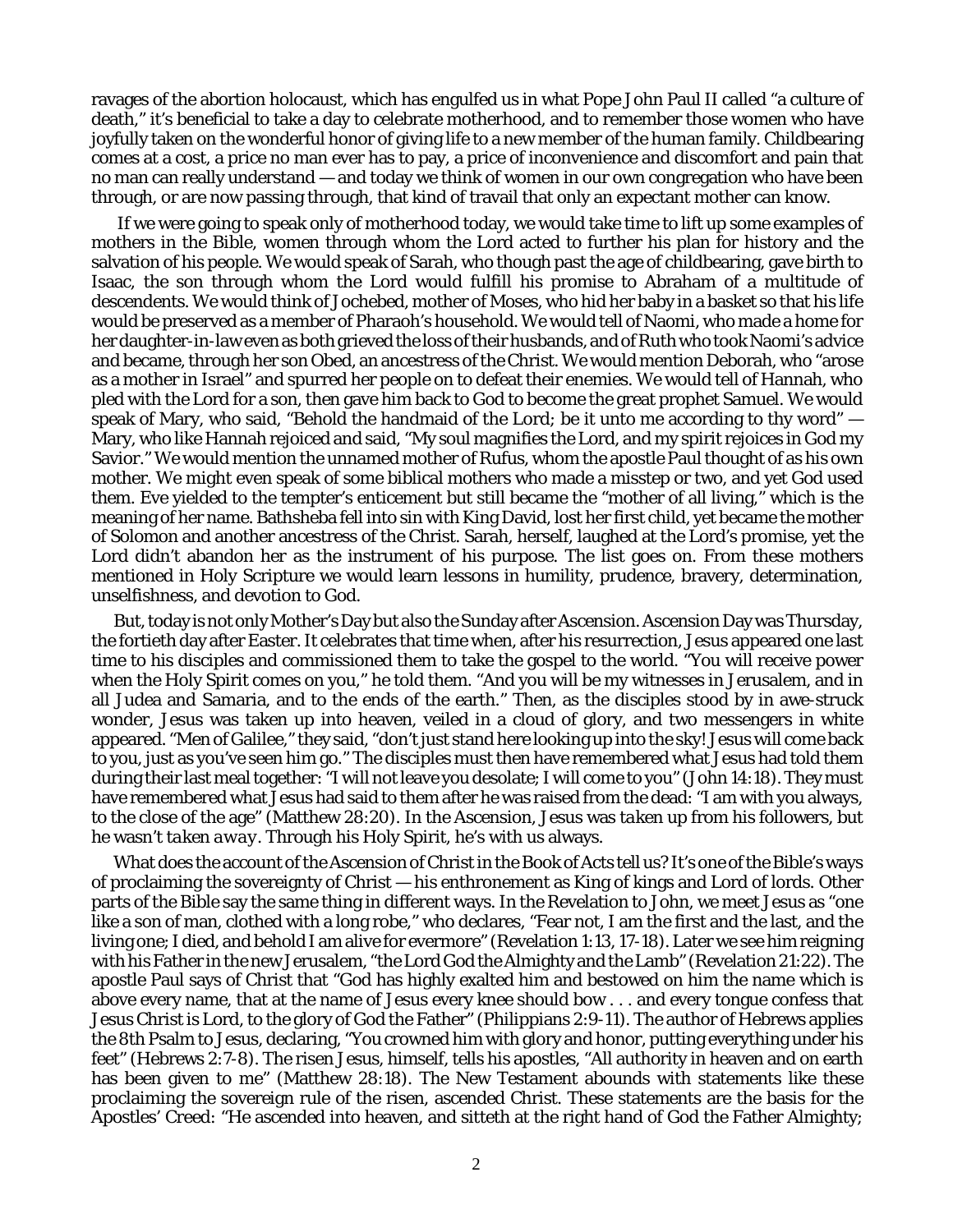from thence he shall come to judge the living and the dead." These statements are the foundation for some of the greatest hymns of the church, including the one with which we began our worship today:

*Crown him with many crowns, The Lamb upon His throne. Hark! How the heavenly anthem drowns All music but its own. Awake, my soul, and sing Of Him who died for thee, And hail Him as thy matchless King Through all eternity.*

The enthronement of the Lord, signified by Christ's Ascension to the right hand of the Father, wasn't a new idea for the apostles. The enthronement of God as King was part of the faith of Israel. The Psalms, especially, bear witness to how the Hebrews celebrated his ascension and enthronement. Take, for example, Psalm 47:

*God has ascended amid shouts of joy, the Lord amid the sounding of trumpets. Sing praises to God, sing praises; sing praises to our King, sing praises. For God is the King of all the earth; sing to him a psalm of praise* (Psalm 47:5-7).

Psalm 68, which we read as our Psalter this morning, also refers to the ascension of the Lord:

*Sing to God, sing praise to his name. Extol him who rides on the clouds — his name is the Lord — and rejoice before him. When you ascended on high, you led captives in your train. You received gifts from men, even from the rebellious, That you, O Lord God, might dwell there* (Psalm 68:4, 18).

Israel's festival worship apparently included a time when Yahweh, the Lord, was proclaimed as King when he ascended or "went up" to take his throne, just as an earthly king is crowned, or a president is inaugurated, or another leader is sworn in or installed. So the idea of the King's ascension — his inauguration, if you will — wasn't a new idea for the earliest Christians. What was new was the declaration that *Jesus Christ is the King*, ruling jointly with his Father as King of kings and Lord of lords. That's what



the Ascension story is all about. It's a message the church must continue to proclaim, even in a world that doesn't want to hear it.

Why is the Ascension important? It's important as a reminder of who Jesus really is. Some of the old Byzantine churches of the Mediterranean world have, above the altar, a huge mosaic of Christ as the heavenly ruler. Typically he's holding the Gospel book in his left hand, blessing with the right hand, and looking down at his worshipers with a somewhat austere expression. It's a powerful picture of the ascended, sovereign Christ. Perhaps you've seen Orthodox or Catholic icons with the same pose. It's called *Christos Pantokrator*, or "Christ the Ruler of All." Images of this kind remind us that Jesus Christ isn't the "harmless fuzzball" he's sometimes made out to be. Yes, there's mercy and grace in Jesus, and forgiveness of sin for all who repent and turn to him. But along with that mercy there's a certain severity to the

ascended Christ, the Judge of the living and the dead. As Psalm 130 puts it, "There is forgiveness with thee, that thou mayest be feared."